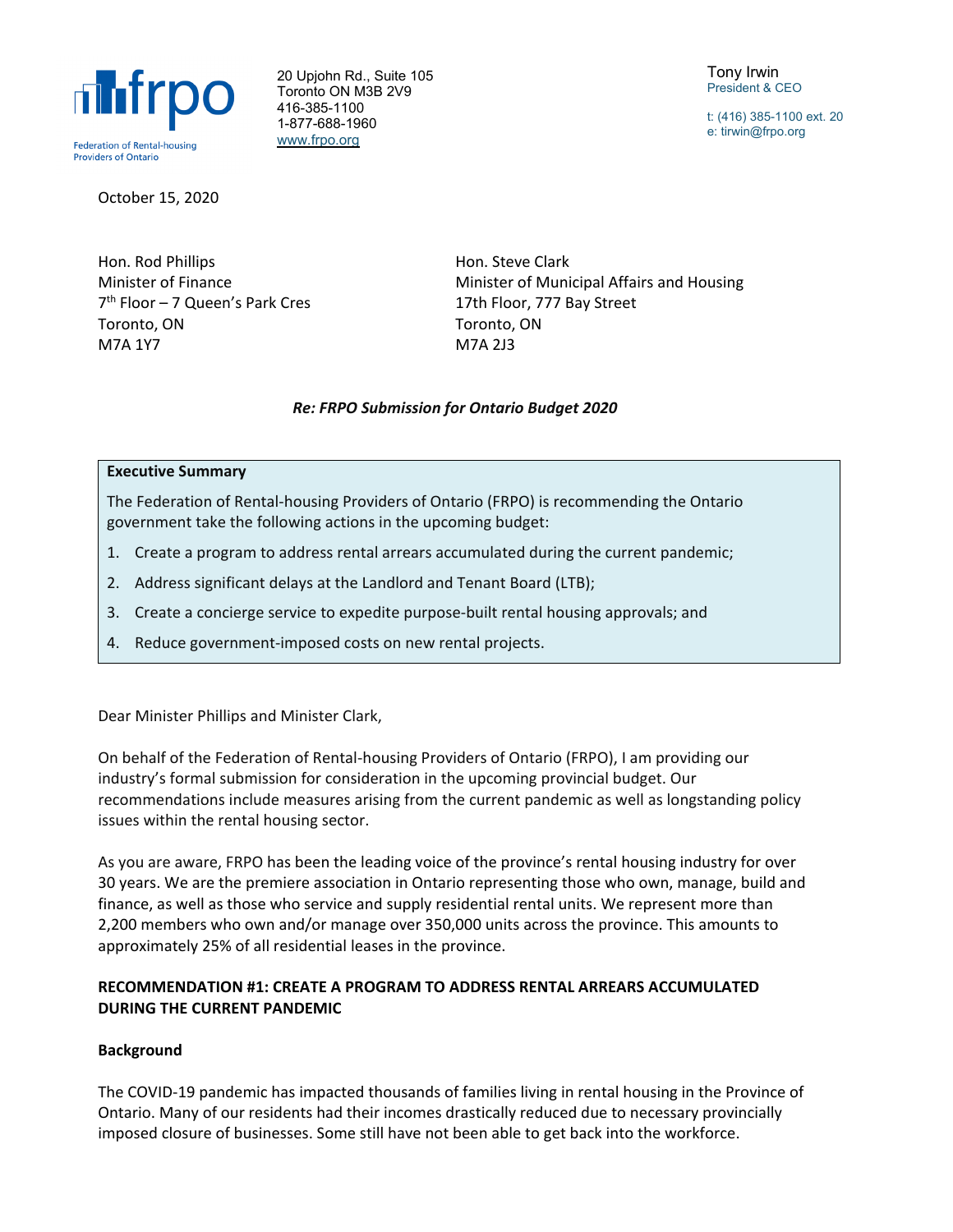Most rental housing operators have been doing all they can to support their residents throughout this crisis. FRPO members have been offering rent deferrals and alternate payment plans, which effectively serve as zero-interest loans to their residents. Our members have been providing up-to-date information on government assistance programs and working diligently to ensure more frequent cleaning and sanitization of common areas takes place. In fact, we hear many stories of building staff helping seniors and those in self-isolation with grocery pick-ups and other essential items.

While many of our members have been able to provide a financial bridge to our residents through the deferred payment arrangements, we are now six full months into the crisis and these rent arrears are accumulating to a point of no return for many of our residents. For example, if a family lives in a \$2,000 a month rental unit and has not been able to pay rent since April 1st, they now owe \$12,000 in arrears – a number many will never be able to pay back.

FRPO has been surveying our membership every month since the crisis started to better understand the scale of this problem. Approximately seven percent of families have been unable to pay their full rent since the pandemic started. This represents 98,000 families in Ontario who are potentially at-risk with months of accumulated rent arrears.

Some of these families may eventually be able to repay the up to \$12,000 they owe, but many will have very little ability to ever repay this amount even if they are able to gain employment in the near future. We must remember that most Canadians are already living paycheque-to-paycheque during the best of times, so they have limited ability to payback arrears during these challenging times.

The rental housing industry's position has also weakened through the course of the pandemic. Our members are trying to continue to provide support for our residents such as the deferred payment plans, but the purpose-built rental business is a very low-margin business. Compared to last year, vacancy rates have risen, and operators are increasingly offering financial incentives such as one or more free months of rent to attract new residents. Rent collections from existing tenants have declined as residents are struggling to pay their bills due to loss of income. Processing times at the Landlord and Tenant Board are taking much longer, adding more cost to operators.

All these factors combined are serving to increase cost and reduce revenue for an already low margin business. Our industry has bridged many of our residents for over six months now but increasing costs and reduced revenues are making it increasingly challenging for our operators to continue to help residents without government support.

# **FRPO's Proposed Solution**

FRPO has been working with officials in the Ministry of Municipal Affairs and Housing to advance an *Ontario Rental Assistance Program (ORAP)* in order to address these arrears and give residents a fresh start on rent payments so they can continue living in their homes.

The industry has stepped up by providing support to bridge our residents to this point and we are willing to be a partner in a solution that helps families stay in their homes. However, we cannot do it without government support. Thousands of Ontario families are depending on this and we need a partner in government to address this issue.

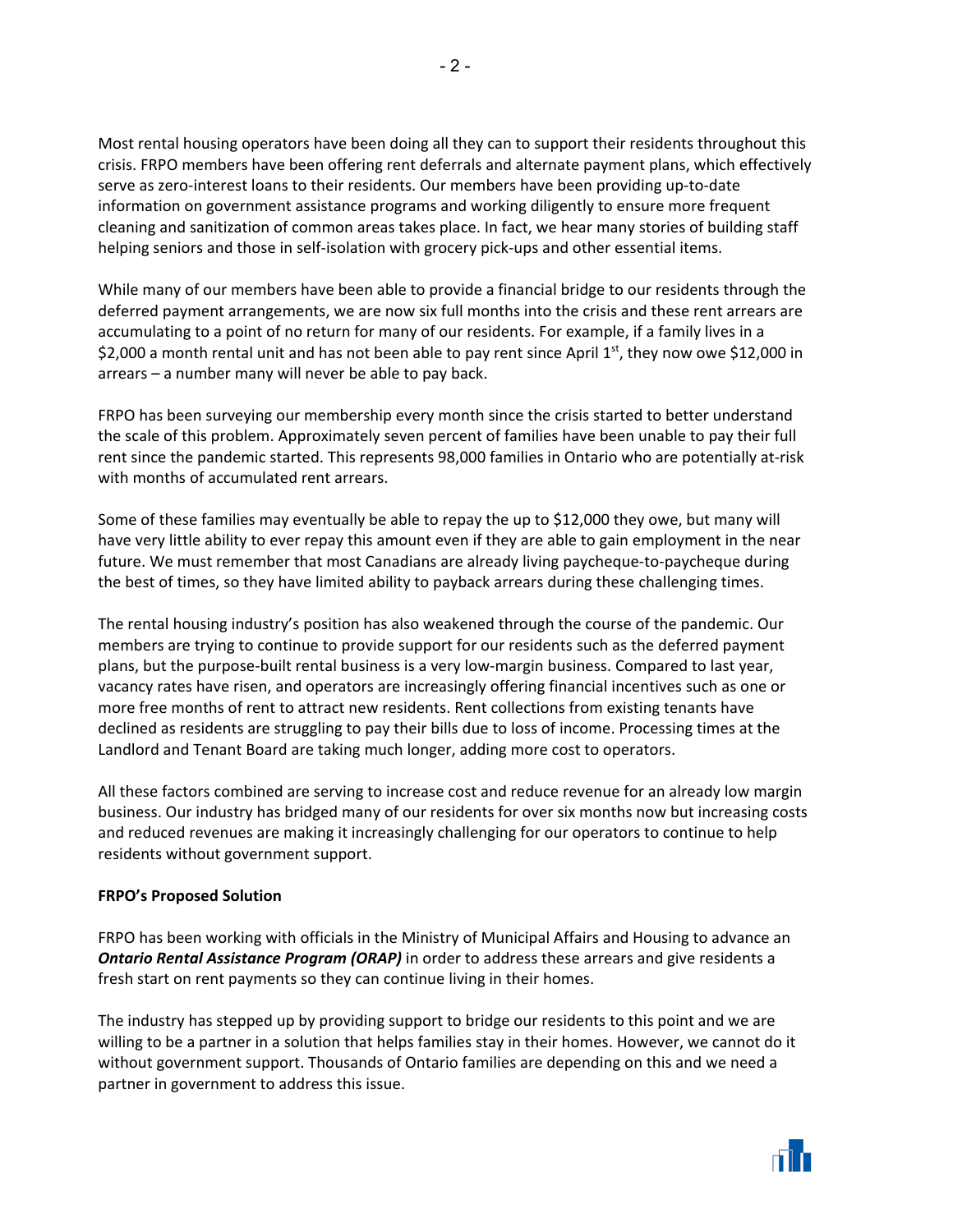# *Share of Costs*

Our proposal effectively calls for a government program setup to share the cost of rent arrears among the three parties involved: the government, the industry and our residents.

There are various ways to approach the cost distribution, including:

|                                                                                        | <b>Government</b> | <b>Industry</b> | <b>Resident</b> |
|----------------------------------------------------------------------------------------|-------------------|-----------------|-----------------|
| *Replicating<br><b>Canada Emergency</b><br><b>Commercial Rent</b><br><b>Assistance</b> | 50%               | 25%             | 25%             |
| <b>Creating equity</b><br>among partners                                               | 33%               | 33%             | 33%             |
| Varying support to<br>accommodate<br>different levels of<br>need                       | 37% to 57%        | 33%             | 10% to 30%      |

\*There have been significant challenges with the program design of the CECRA. FRPO believes a residential rent support program must have a very distinct program design and is only highlighting the CECRA's cost distribution among parties as an illustrative example and not endorsing its program design.

# *The Concept*

In effect, ORAP would be a settlement program funded by all three parties which leads to a clean slate for a tenant – avoiding eviction due to non-payment during the COVID crisis and providing them with security in their housing.

The general concept is to have a resident-driven process that could be setup as follows:



# *Resident Eligibility*

For simplicity, resident eligibility could be tied to whether the individual has received or is receiving income support from the federal government through programs such as the Canada Emergency Response Benefit (CERB) or Employment Insurance (EI). The individual could then only claim arrears



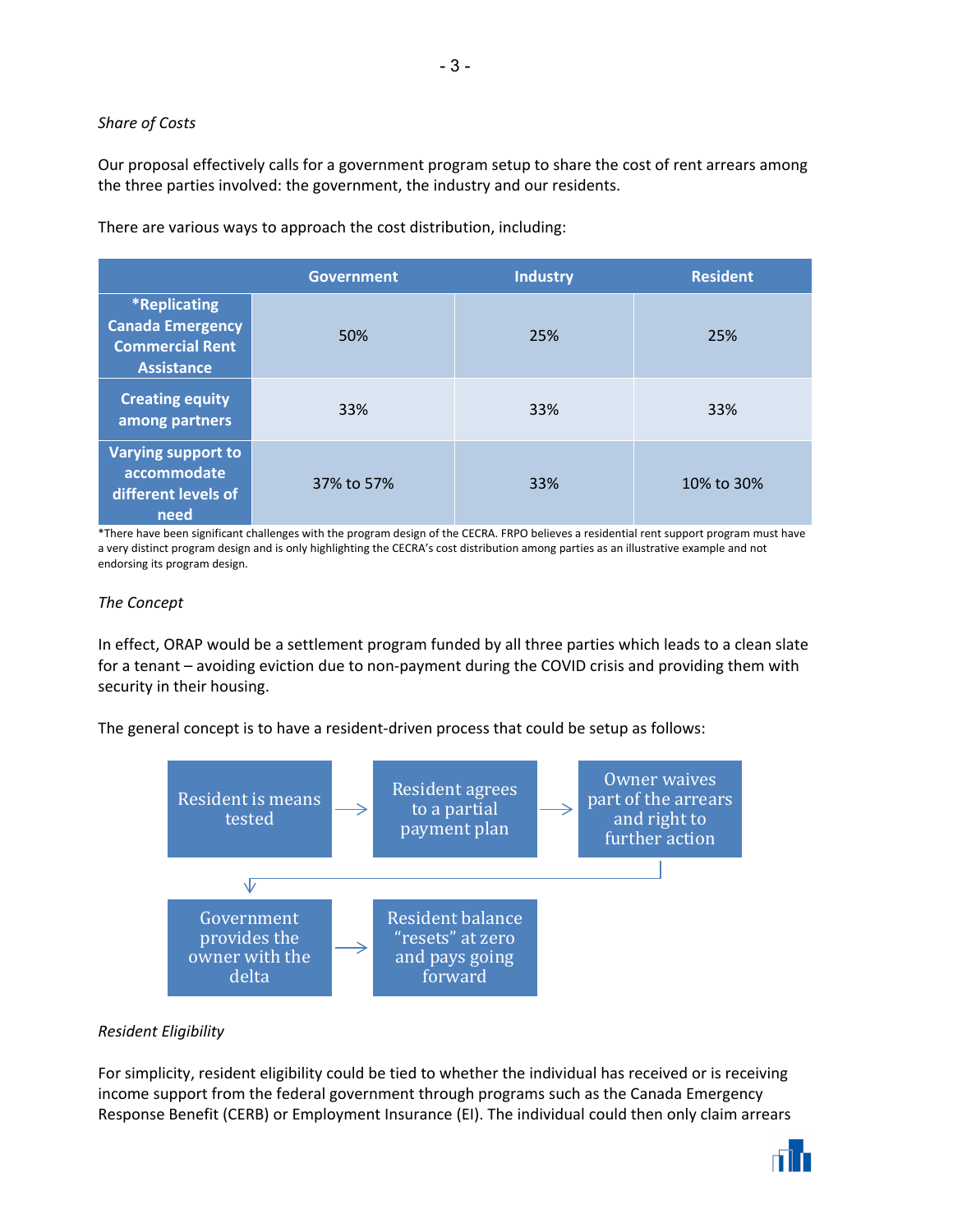for the periods they received either of those benefits, in line with periods of time they had a substantial reduction in their income due to COVID-19.

There would need to be a back-end reconciliation system with income filed for the tax year 2020 to confirm that individuals did experience a reduction of income relative to the previous year. As a mechanism that seeks to embed a design element that ensures residents with ability to repay the arrears do not get a "free ride", the construct could include a laddered claw-back through the tax system tied to actual level of income realized in 2020.

# *Program Administration*

Administration would be another key element of the program design should the government decide to proceed. The back-end reconciliation would be administered by the Canada Revenue Agency (CRA), but the provincial government potentially has three options for front-end administration of the program:

- building up capacity internally within the Ministry of Municipal Affairs & Housing;
- leveraging municipal service managers; or
- outsourcing to an entity with existing infrastructure.

The industry has existing software solutions which can easily be customized to administer this program and FRPO would welcome discussions with government officials on how to best leverage that existing infrastructure.

# *Cost of Program*

As mentioned earlier, seven percent or 98,000 families in rental housing have not been able to pay their full rent since the current pandemic started. The total rent shortfall has averaged close to four percent throughout this period. To determine the total value of monthly rent arrears, an estimate of the total rent roll in the province would need to be established and then the four percent factor applied to it.

There are two credible sources of data on the number of rental households and average rents in Ontario: Canada Mortgage and Housing Corporation's (CMHC) Rental Market Survey and Statistics Canada's (StatsCan) Census. However, neither source is complete for our purposes.

CMHC's dataset is recent (from October 2019) but it only looks at structures with at least three rental units, so the number of total rental households is underreported. The StatsCan data looks at all rental households but the last Census was in 2016 so the average rent would be significantly lower than current levels. For our illustrative purposes, we can use the number of rental households (1,559,720) from the StatsCan dataset and the average rent (\$1,277) from the more recent CMHC report to come up with a total rent roll of \$1,991,762,440 or approximately \$2 billion a month for residential tenancies in the Province of Ontario.

Applying four percent to that rent roll leaves us with a \$79.7 million or effectively \$80 million in monthly rent arrears during the COVID crisis. With six full months passing since the crisis started, we can estimate the total arrears to be approximately \$420 million for the entire province to date.

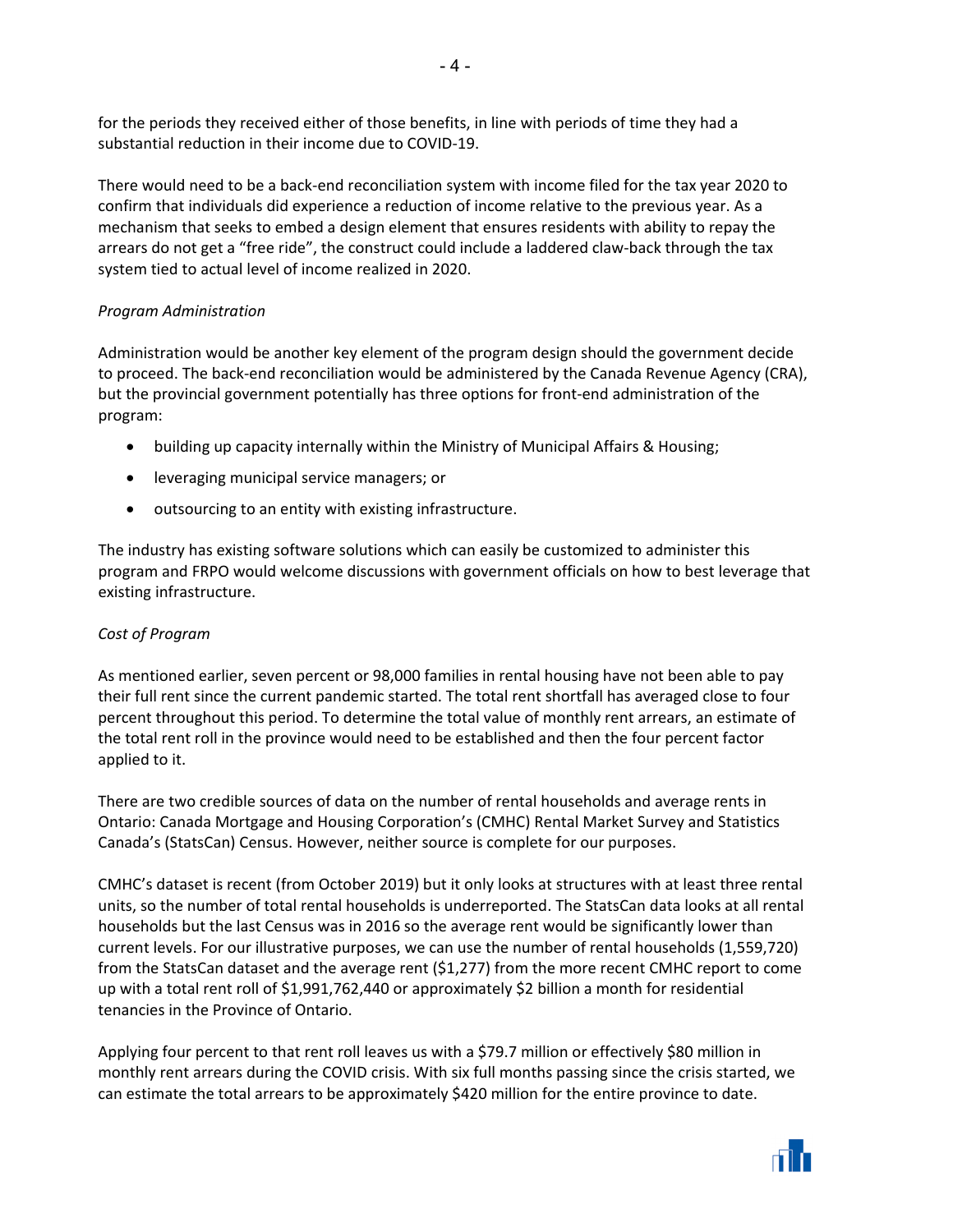Using the illustrative cost sharing scenarios outlined earlier, the ranges of contributions from each party to reset all residents to \$0 in arrears and give them a fresh start would be:

|                                                                                              | <b>Government</b>                 | <b>Industry</b> | <b>Residents (all)</b>           |
|----------------------------------------------------------------------------------------------|-----------------------------------|-----------------|----------------------------------|
| <b>Replicating Canada</b><br><b>Emergency</b><br><b>Commercial Rent</b><br><b>Assistance</b> | \$210 million                     | \$105 million   | \$105 million                    |
| <b>Creating equity</b><br>among partners                                                     | \$140 million                     | \$140 million   | \$140 million                    |
| Varying support to<br>accommodate<br>different levels of<br>need                             | \$155 million to \$239<br>million | \$140 million   | \$42 million to \$126<br>million |

It is important to note that these estimates assume 100% of families with rent arrears meet the eligibility criteria. However, there will be a subset who will either not qualify upfront due to inability to meet the upfront threshold for eligibility set by the province, or will have to repay some or all of the benefit during the upcoming tax season due to their full income for the year being higher than the program design envisioned for eligibility.

Therefore, the estimates above represent the maximum exposure to the government from the creation of the proposed Ontario Rental Assistance Program (ORAP).

# **RECOMMENDATION 2: ADDRESS SIGNIFICANT DELAYS AT THE LANDLORD AND TENANT BOARD**

# **Background**

The Landlord and Tenant Board (LTB) is an independent tribunal under the purview of the Ministry of the Attorney General to resolve disputes in the rental housing industry. It gives rental housing providers and their residents rights and responsibilities and sets out a process for addressing issues arising from breach of those responsibilities.

An effective LTB is essential for both parties in the industry. Residents rely on LTB adjudication to protect their rights including taking forward matters such as lack of essential repair and maintenance as well as external elements that prevent the reasonable enjoyment of their rental unit. For example, there are many cases where a rental housing provider has attempted to take action against a resident through the LTB who may have a pattern of abusive behaviour towards other residents in the building.

The LTB is at the core of preserving the relationships in rental housing buildings. However, the tribunal has had substantial challenges meeting its own service standards. Prior to the reduction in operations due to the COVID pandemic, it could take up to 170 days for the LTB to process simple and uncontested matters. Even the initial hearings could take up to 80 days from the time an application is filed in certain LTB offices, while the service standard set by the LTB itself was 25 days.

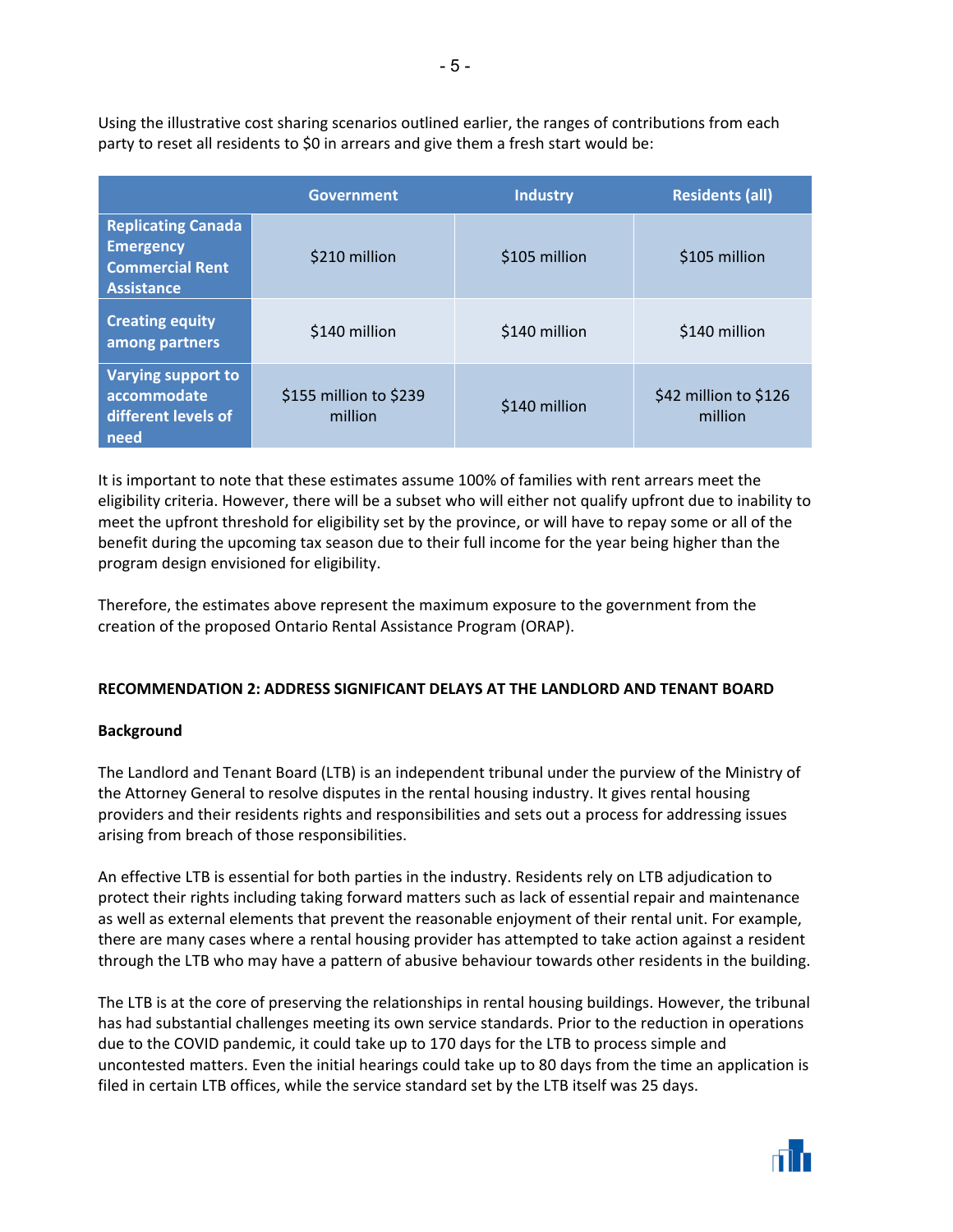Both the rental housing industry as represented by FRPO and resident groups as represented by the Advocacy Centre for Tenants Ontario (ACTO) have raised significant concerns with capacity challenges at the LTB. The situation reached a point where the Ontario Ombudsman launched an investigation into delays at the LTB earlier this year.

The government recently took some action by increasing the complement of adjudicators, however, the reduction in operations during COVID has exasperated the backlog of cases waiting to be processed at the tribunal.

# **FRPO's Proposed Solution**

FRPO recommends the government create a plan to address the massive backlog at the Landlord and Tribunal Board backed by necessary financial resources for implementation.

Key measures in the plan should include:

- 1. Increasing current adjudicator slots by a factor of 100%; and
- 2. Creating a fast-track for uncontested applications.

The extra investment can be on a temporary basis until a time when the backlog is cleared upon which staffing complements can return to a normalized level. However, resources should always be set to a level that achieves the LTB's own service standards.

This measure coupled with FRPO's first recommendation around the creation of the Ontario Rental Assistance Program would create a framework where residents who were negatively impacted by the COVID-19 pandemic to no fault of their own can remain in their homes while other disputes are addressed in an expedited manner.

# **RECOMMENDATION 3: EXPEDITE PURPOSE-BUILT RENTAL HOUSING APPROVALS**

# **Background**

Ontario has faced a housing crisis for several years. In fact, the Ford Government launched the *Housing Supply Action Plan* and corresponding legislation, *More Homes, More Choice Act* in 2019 to attempt to address the supply shortage in the province.

However, the situation for rental housing has not improved. FRPO commissioned Urbanation to provide an updated estimate of the 10-year supply gap for rental in Ontario. The results were stark. Ontario is expected to experience a 200,000 rental unit shortage over the next decade barring significant policy intervention.

The emergence of the COVID-19 pandemic appears to have softened demand for rental housing in certain urban areas, but we expect demand to normalize and continue the pre-COVID trajectory once we pass the crisis.

The significant red tape in the land use planning approvals process leads to many projects taking up to 10 years to compete. This is a key obstacle that adds costs and delays many projects from getting to market in Ontario.

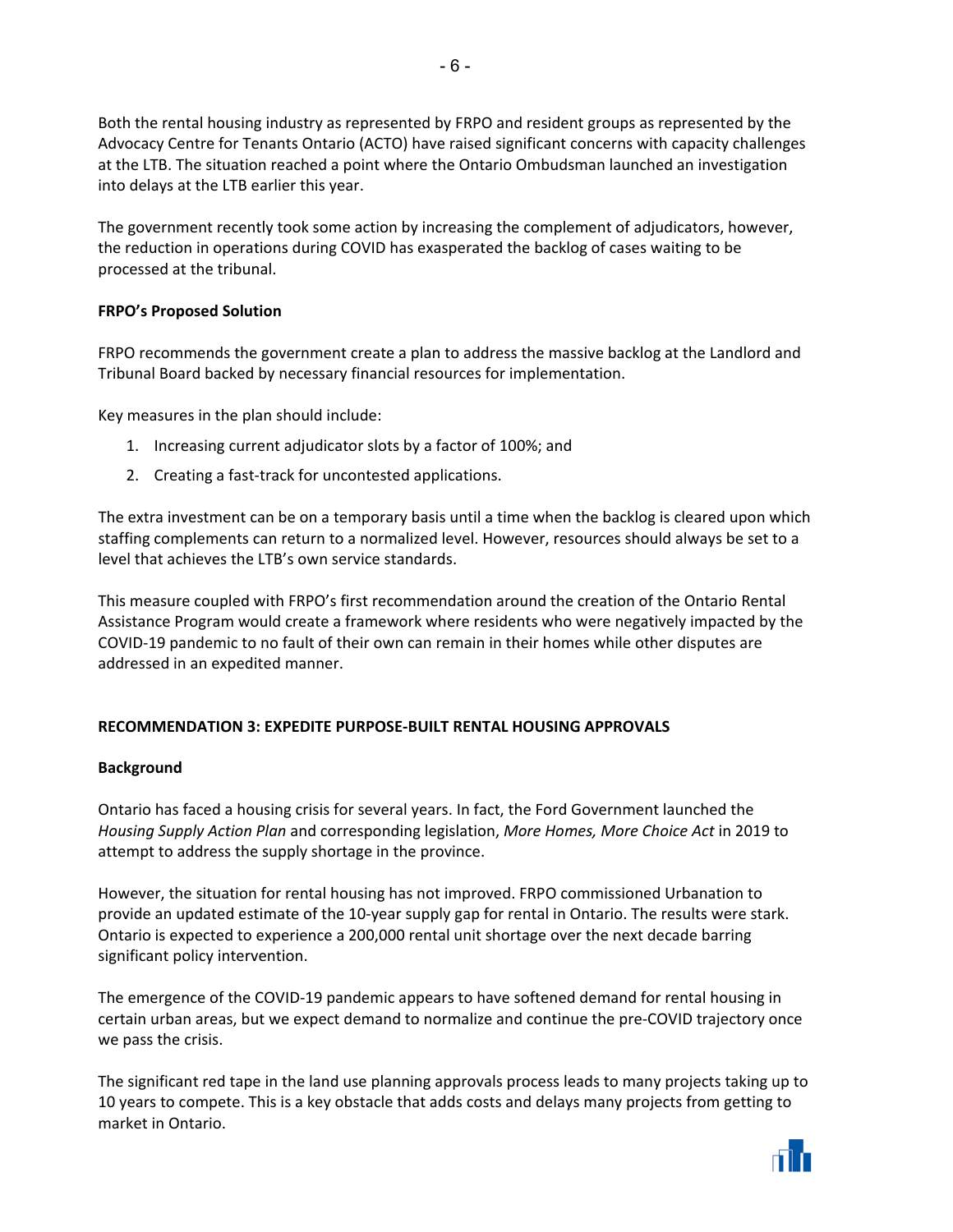NIMBYism is another key obstacle that often prevents new units from getting to the market. This is likely why much of the infill development potential on existing sites remains untapped in an environment where there is a massive rental shortage.

#### **FRPO's Proposed Solution**

FRPO recommends the government create a concierge service that works with municipalities to cut red tape and fast-track rental housing development projects through the approval process.

The intake for the concierge service could be setup on an application basis where a rental housing developer submits a project for fast-track approval. There could be a set of parameters established where only projects that met those parameters would receive active support from the concierge.

In order to actually confer a planning outcome for a project, the concierge should have the ability to recommend projects receive approval through a Minister's Zoning Order if the municipal approvals path remains cumbersome but necessary parties are supportive of the project. The Minister of Municipal Affairs and Housing would make the ultimate decision.

#### **RECOMMENDATION 4: REDUCE GOVERNMENT-IMPOSED COSTS ON NEW RENTAL PROJECTS**

#### **Background**

In a context where there is an estimated 200,000-unit rental deficit over the upcoming decade, development costs that inhibit the supply of rental must also be addressed.

There are many elements of costs that impact the feasibility of new rental projects, some are within the provincial government's direct control while others are market-driven. The price of land, construction costs and government fees and charges are all constantly increasingly, especially in markets where there is a significant rental shortage.

FRPO commissioned Altus Group to understand the distribution of the various cost drivers in a rental pro forma. The study found that government fees and charges represent 18% of total costs in a typical rental project, only behind hard construction costs and the cost of land. This includes aspects such as HST, development charges, parkland levies and the new community benefits charge.

#### **FRPO's Proposed Solution**

FRPO recommends the government create a time-limited program which seeks to rebate provincially governed fees and charges such as development charges and the community benefit charges.

Structuring the program as a rebate program, similar to the DC Rebate Program announced by the provincial government a few years ago, would ensure municipalities are not deprived of the necessary funds to support growth-related costs associated with new developments.